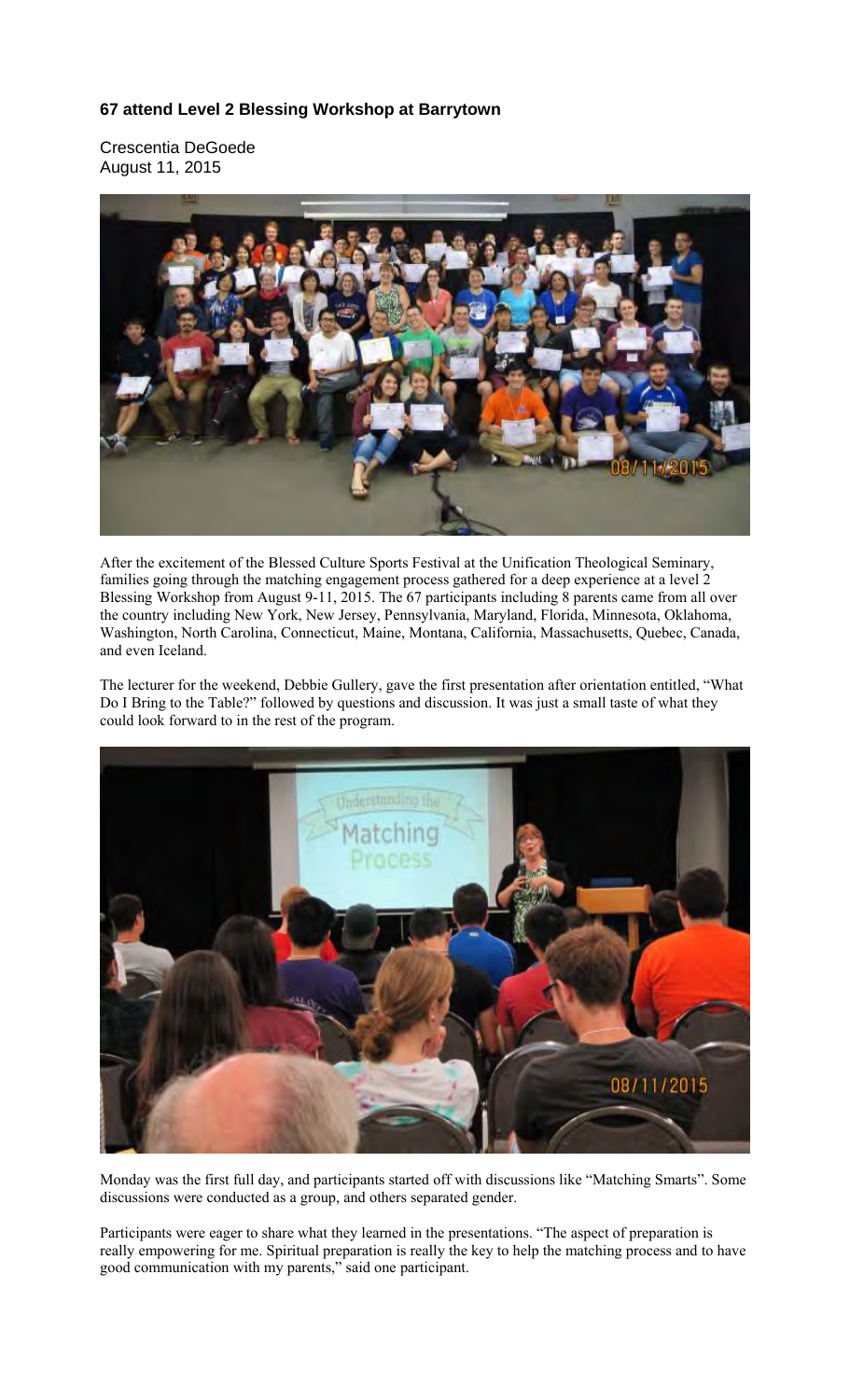

Everyone enjoyed some free time and recreation after lunch, as well as a chance to connect with others and reflect. They also had some down time between sessions. Debbie gave a presentation before dinner entitled, "My Heritage, My Legacy", followed again by questions and discussion.



Perhaps the most impacting part of the weekend was hearing matching testimonies in the evening. Hearing their peers share about their real life experiences was enthralling for participants. One shared, "I really appreciated the testimony night. It gave me a lot of useful insight and perspective on the matching process." Another commented, "I really enjoyed the personal testimonies, hearing the individual experience and knowing that it differs for each person."